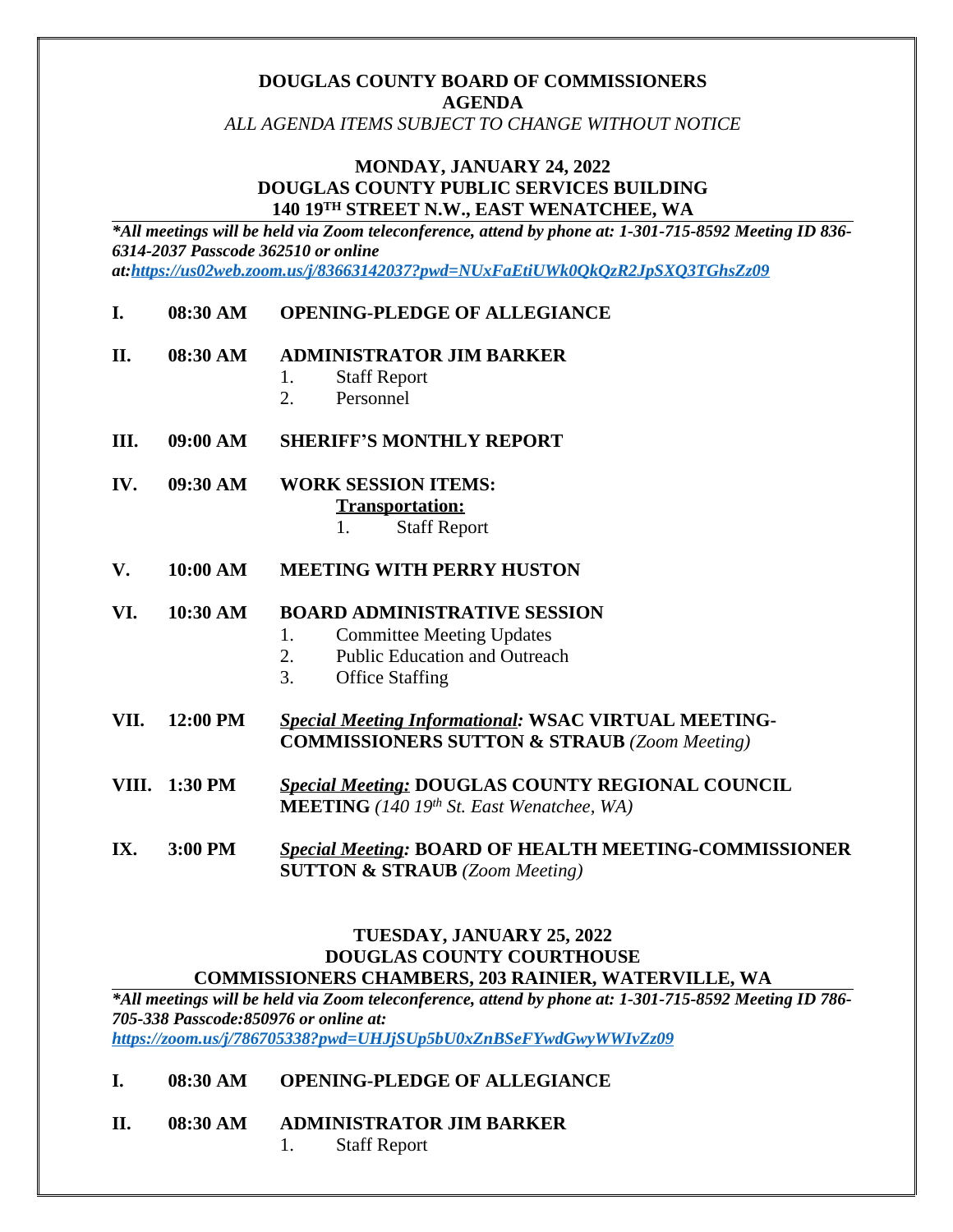- 2. Personnel
- 3. Payroll Change Notices & Request for Hire

# **III. 09:00 AM MEETING WITH COMMISSIONER HOVER**

1. Okanogan County Jail Inmate Housing

### **IV. 10:00 AM TRANSPORTATION AND LAND SERVICES**

# **Transportation:**

- 1. **Action Items:**
	- Resolution TLS 22-07 Assigning County Road Project Number for: Grant Rd and Nile Ave Intersection Improvement (CRP 1004)
	- Resolution TLS 22-08A Notice of Hearing Franchise Agreement Mark Dibble, Lake Entiat Lodge Associated set for Tuesday, February 15th, 2022 at 9:15 AM

#### 2. **Discussion Items:**

• Staff Report

# **Land Services:**

- 1. **Action Items:**
	- No Action Items

# 2. **Discussion Items:**

• Staff Report

# **V. 10:00 AM MEETING WITH JUDGE BRIAN HUBER**

# **VI. 10:30 AM MEETING WITH TREASURER FELISHA ROSALES**

1. Departmental Update

#### **VII. 11:00 AM BOARD ADMINISTRATIVE SESSION**

1. Resolution CE 22-06A Notice of Hearing for the Formation of an Office of Public Defense *set for Tuesday, February 8 th, 2022 at 10:00 AM*

# **VIII. CONSENT AGENDA**

- 1. Vouchers
- 2. Minutes
- 3. Resolution CE 22-05 Amending Douglas County Sheriff's Office Fee Schedule
- 4. Resolution CE 22-07 Appointment to the Douglas County Civil Service Commission
- 5. Resolution CE 22-08 Appointment to the Douglas County NCW Fair Board
- 6. Resolution CE 22-09 Amendments to the Appointments of the Douglas County Veterans of Advisory Board

# **IX. OTHER BUSINESS**

#### **X. 4:30 PM MULTI-AGENCY COORDINATED POLICY GROUP MEETING-COMMISSIONER STRAUB** *(Zoom Meeting)*